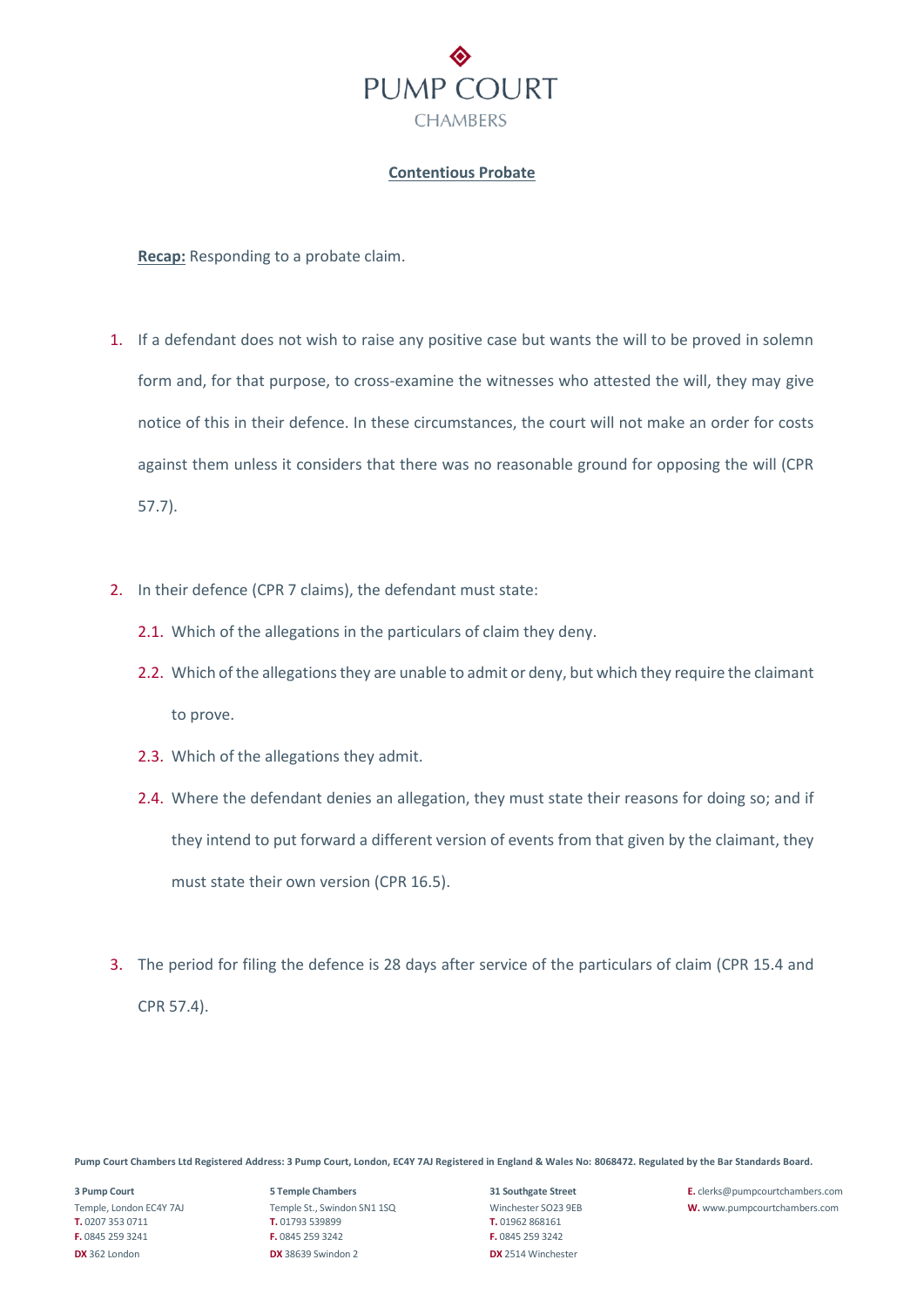

- 4. The person seeking to propound a will has the burden of proving that it was duly executed. He may prove this by showing due execution and, if it is not irrational on its face and there are no suspicious circumstances, this will discharge that burden of proof. If a defendant (either to the claim or to a counterclaim) raises some issue that raises some doubt, the burden might shift onto the other party. Where testamentary capacity and want of knowledge and approval are put in issue, the burden remains with the person seeking to propound the will; in all other cases, the burden usually shifts to the person raising the issue.
- 5. The following are common defences:
	- 5.1. Want of due execution.
	- 5.2. Capacity
	- 5.3. Undue influence.
	- 5.4. Fraudulent Calamity
	- 5.5. Fraud.
	- 5.6. Knowledge and approval.
	- 5.7. Sham.
	- 5.8. Revocation.
	- 5.9. Forfeiture

**T.** 0207 353 0711 **T.** 01793 539899 **T.** 01962 868161 **F.** 0845 259 3241 **F.** 0845 259 3242 **F.** 0845 259 3242 **DX** 362 London **DX** 38639 Swindon 2 **DX** 2514 Winchester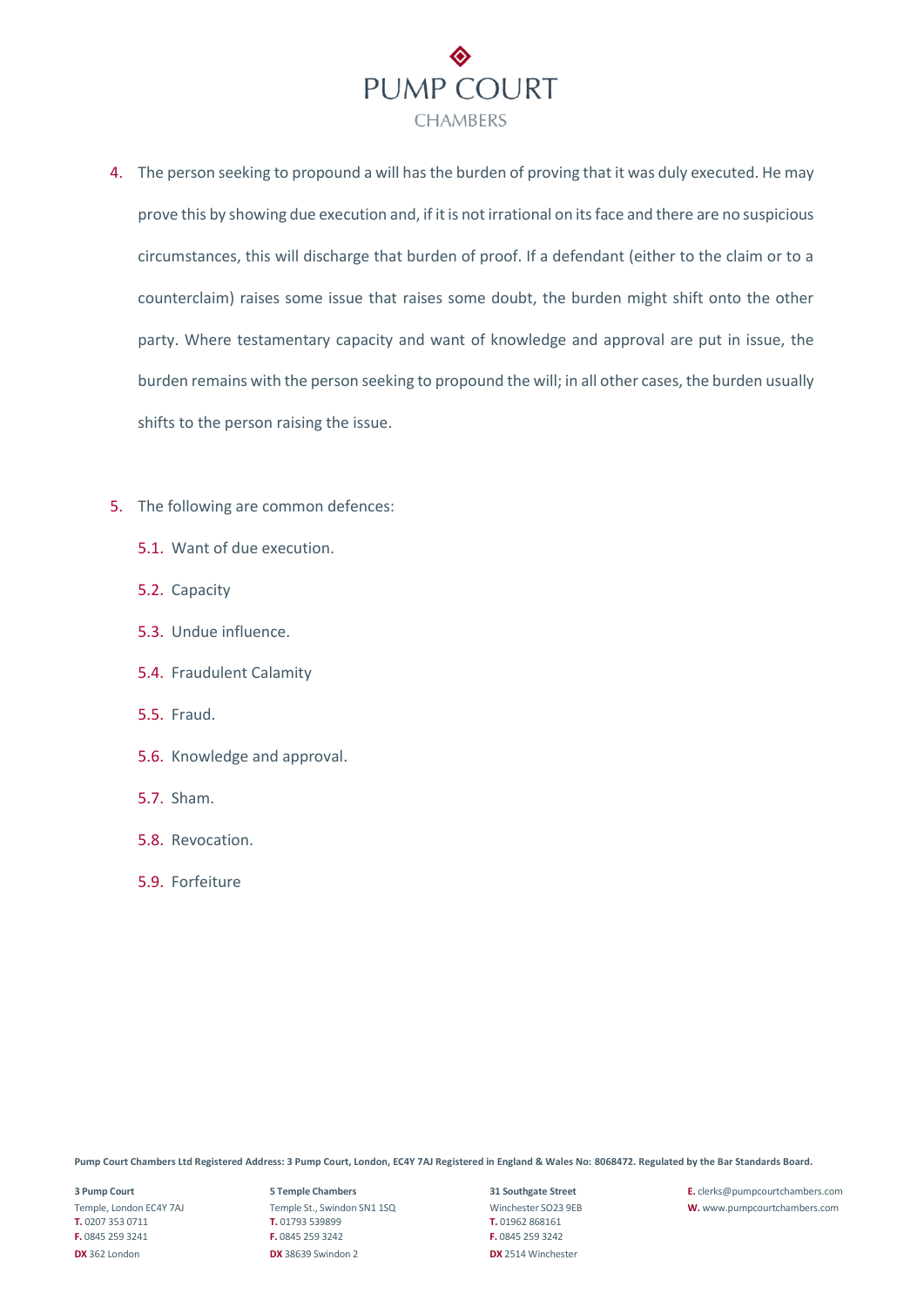

### **Recap:** Testamentary capacity:

- 6. When a person executes their will, they must at that time have the requisite mental capacity to do so. This means that they must understand what they are doing, and the extent of the property which they are giving away in the will. They need to be able to comprehend and appreciate the claims to which they ought to give effect; and for this purpose, no disorder of the mind must poison their affections, pervert their sense of right or prevent the exercise of their natural faculties. No insane delusion must influence their will in disposing of their property [*Banks v [Goodfellow](https://uk.practicallaw.thomsonreuters.com/D-000-5099?originationContext=document&transitionType=PLDocumentLink&contextData=(sc.Default)&ppcid=af149b484ee6480db113ab5cd7291196) (1870) LR 5 QB [549,](https://uk.practicallaw.thomsonreuters.com/D-000-5099?originationContext=document&transitionType=PLDocumentLink&contextData=(sc.Default)&ppcid=af149b484ee6480db113ab5cd7291196) Cockburn CJ at page 565*].
- 7. *Common law test*: The first three limbs all relate to a testator having to have basic understanding of what they are doing, what they own, and who they might want to leave it to. The case of *Charles v Fraser* [2010] EWHC 2154 (Ch) is a good example of where such understanding was not present. In that case, the testatrix informed her solicitor that she had no relatives. In fact, it transpired that she had several relatives that she had simply forgotten about. It was therefore held that she did not have testamentary capacity.
- 8. The fourth limb of the test can be invoked in situation where a person is able to understand they are making a Will, knows what they own and who their property might go to, but that they suffer from an illness which prevents them from making a rational decision on the matter. In *Kostic v Chaplin* [2007] EWHC 2298 (Ch) the evidence showed that the testator's natural affection for his son had been distorted by his delusions to such an extent he could not dispose validly of his estate by Will. In particular, the testator believed there was an international conspiracy against him in which family members, including his son, were involved.

**Pump Court Chambers Ltd Registered Address: 3 Pump Court, London, EC4Y 7AJ Registered in England & Wales No: 8068472. Regulated by the Bar Standards Board.**

**T.** 0207 353 0711 **T.** 01793 539899 **T.** 01962 868161 **F.** 0845 259 3241 **F.** 0845 259 3242 **F.** 0845 259 3242 **DX** 362 London **DX** 38639 Swindon 2 **DX** 2514 Winchester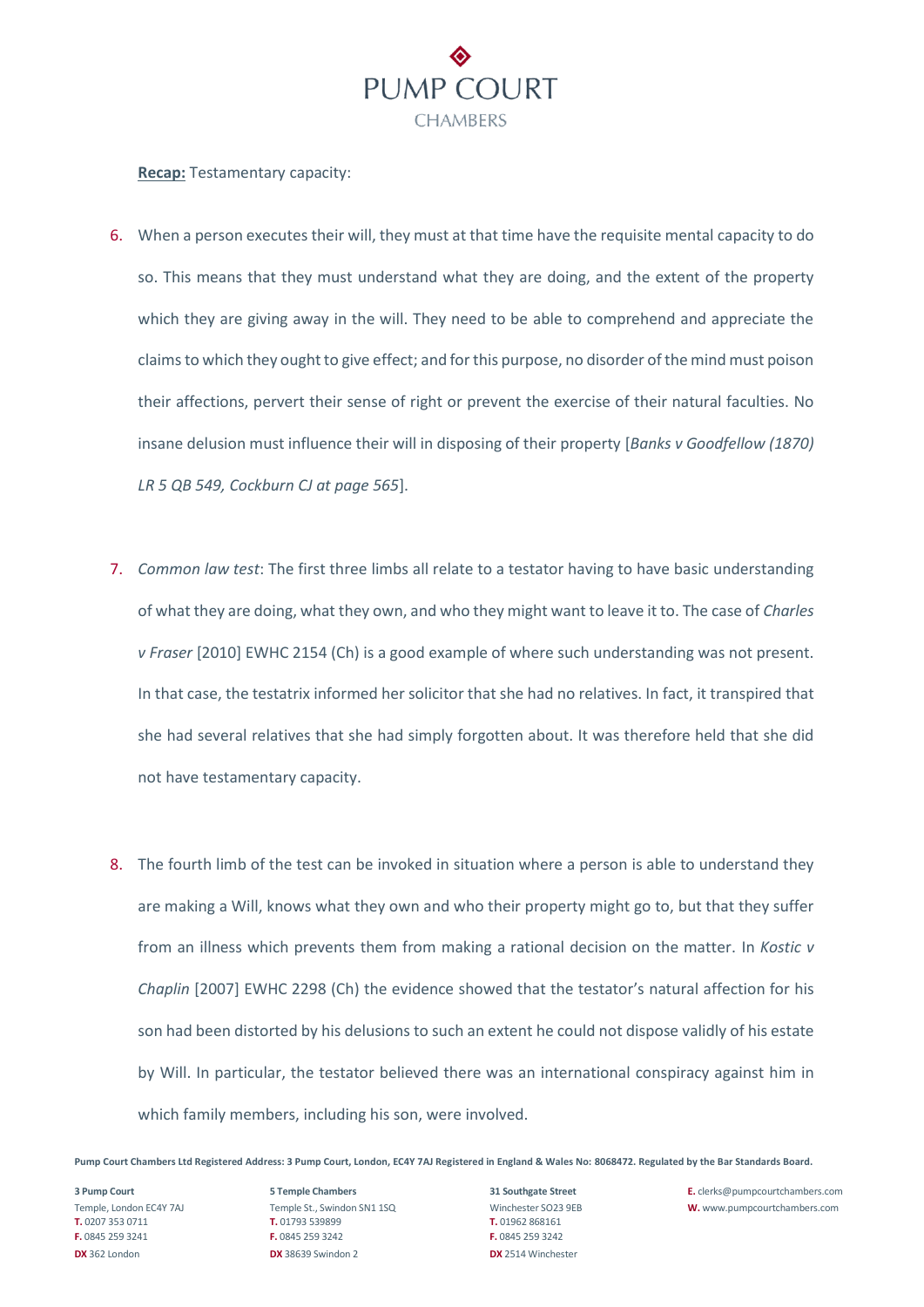

- 9. This well-established test for capacity has been developed further in *Key and [another](https://uk.practicallaw.thomsonreuters.com/D-001-0670?originationContext=document&transitionType=PLDocumentLink&contextData=(sc.Default)&ppcid=af149b484ee6480db113ab5cd7291196) v Key and others [\[2010\]](https://uk.practicallaw.thomsonreuters.com/D-001-0670?originationContext=document&transitionType=PLDocumentLink&contextData=(sc.Default)&ppcid=af149b484ee6480db113ab5cd7291196) EWHC 408 (Ch)*, where Briggs J took into account the testator's powers of decision making as well as his powers of comprehension and concluded that the testator lacked testamentary capacity because he was unable to exercise his decision-making powers. In *[Simon](https://uk.practicallaw.thomsonreuters.com/D-102-7985?originationContext=document&transitionType=PLDocumentLink&contextData=(sc.Default)&ppcid=af149b484ee6480db113ab5cd7291196) v [Byford](https://uk.practicallaw.thomsonreuters.com/D-102-7985?originationContext=document&transitionType=PLDocumentLink&contextData=(sc.Default)&ppcid=af149b484ee6480db113ab5cd7291196) and others [2014] EWCA Civ 280*, the Court of Appeal confirmed that the test for testamentary capacity depended on potential capacity to understand and was not to be equated with memory. The decision also confirmed that the requirement that a testator understood what they were disposing of, by will, was limited to the extent of their property and did not extend to understanding the collateral consequences of testamentary dispositions. Therefore, the court found in favour of the will of a testator who had forgotten the reasons for a particular disposition in an earlier will and may not have appreciated the consequences of changing that disposition.
- 10. *Statutory test of capacity:* The test for capacity has been put on a statutory footing, by [sections](https://uk.practicallaw.thomsonreuters.com/4-508-4120?originationContext=document&transitionType=PLDocumentLink&contextData=(sc.Default)&ppcid=af149b484ee6480db113ab5cd7291196) 1 [to](https://uk.practicallaw.thomsonreuters.com/4-508-4120?originationContext=document&transitionType=PLDocumentLink&contextData=(sc.Default)&ppcid=af149b484ee6480db113ab5cd7291196) 4 of the Mental Capacity Act 2005 (MCA 2005), although the MCA 2005 is not directly concerned with the execution of wills. [Section](https://uk.practicallaw.thomsonreuters.com/6-505-5334?originationContext=document&transitionType=PLDocumentLink&contextData=(sc.Default)&ppcid=af149b484ee6480db113ab5cd7291196) 2 of the MCA 2005 provides that a person lacks capacity in relation to any matter if at the material time they are unable to make a decision for themselves in relation to it because of an impairment of, or a disturbance in the functioning of, the mind or brain, whether the impairment or disturbance is permanent or temporary. The approach to be taken in determining capacity is in section 1 of the MCA 2005, while [section](https://uk.practicallaw.thomsonreuters.com/5-512-2070?originationContext=document&transitionType=PLDocumentLink&contextData=(sc.Default)&ppcid=af149b484ee6480db113ab5cd7291196) 3 sets out the factors relevant to whether a person is able to make a decision.

**T.** 0207 353 0711 **T.** 01793 539899 **T.** 01962 868161 **F.** 0845 259 3241 **F.** 0845 259 3242 **F.** 0845 259 3242 **DX** 362 London **DX** 38639 Swindon 2 **DX** 2514 Winchester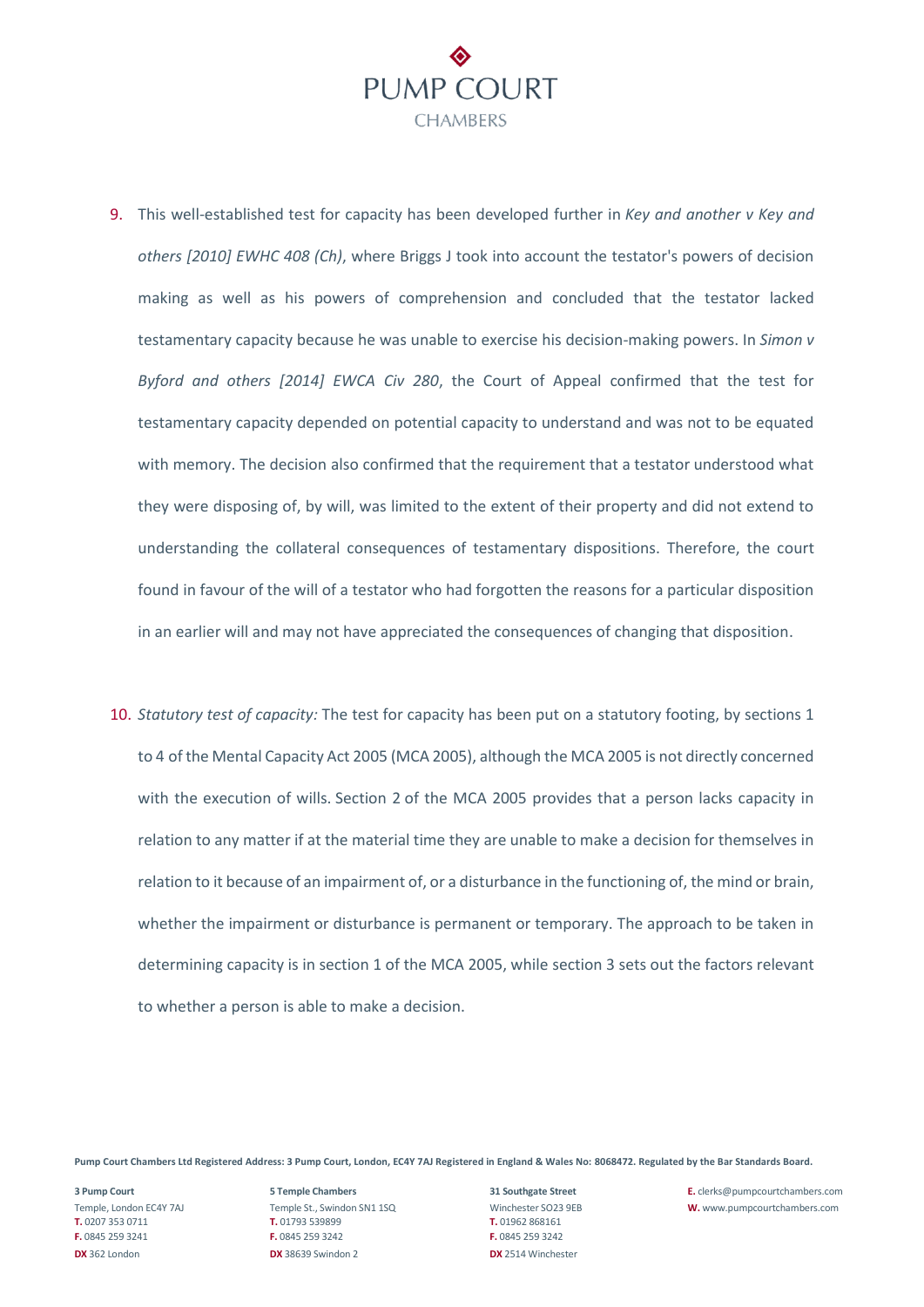

- 11. The intention of the legislation appeared to be a codification of the existing law that is applicable to wills but the courts have refused to apply the provisions directly [*[Scammell](https://uk.practicallaw.thomsonreuters.com/D-001-0672?originationContext=document&transitionType=PLDocumentLink&contextData=(sc.Default)&ppcid=af149b484ee6480db113ab5cd7291196) and another v [Farmer](https://uk.practicallaw.thomsonreuters.com/D-001-0672?originationContext=document&transitionType=PLDocumentLink&contextData=(sc.Default)&ppcid=af149b484ee6480db113ab5cd7291196) [2008] EWHC 1100 (Ch)*), *Re Walker decd [2015] WTLR 493* & *James v James and [others](https://uk.practicallaw.thomsonreuters.com/D-101-9897?originationContext=document&transitionType=PLDocumentLink&contextData=(sc.Default)&ppcid=af149b484ee6480db113ab5cd7291196) [\[2018\]](https://uk.practicallaw.thomsonreuters.com/D-101-9897?originationContext=document&transitionType=PLDocumentLink&contextData=(sc.Default)&ppcid=af149b484ee6480db113ab5cd7291196) EWHC 43 (Ch)*] because Parliament must be assumed not to have intended to overrule a well-established common law rule without expressly providing for it in legislation.
- 12. *Presumption of capacity*: If a will, rational on its face, is shown to have been executed and attested in the manner prescribed by law, it is presumed, in the absence of any evidence to the contrary, that it was made by a person of competent understanding. However, if there are circumstances in evidence which counterbalance that presumption, the decree of the court must be against its validity, unless the evidence on the whole is sufficient to establish affirmatively that the testator was of sound mind when they executed it [*Symes v Green* [\(1859\)](https://uk.practicallaw.thomsonreuters.com/D-001-0674?originationContext=document&transitionType=PLDocumentLink&contextData=(sc.Default)&ppcid=af149b484ee6480db113ab5cd7291196) 1 Sw & Tr 401, Sir C Cresswell at page 402]. In *Hawes v Burgess and [another](https://uk.practicallaw.thomsonreuters.com/D-102-7986?originationContext=document&transitionType=PLDocumentLink&contextData=(sc.Default)&ppcid=af149b484ee6480db113ab5cd7291196)* [2013] EWCA Civ 74, the Court of Appeal held that strong evidence was required to find that a testatrix lacked testamentary capacity when an experienced solicitor contemporaneously recorded his view that she had capacity. If the issue of the testator's capacity is raised, the burden of proof remains with those seeking to propound the will.
- 13. *Timings*: Lack of capacity describes a situation whereby a person is unable to make a valid Will due to some sort of mental impairment. The impairment could be permanent or temporary. The crucial point to consider will be the time at which the Will was made.

**T.** 0207 353 0711 **T.** 01793 539899 **T.** 01962 868161 **F.** 0845 259 3241 **F.** 0845 259 3242 **F.** 0845 259 3242 **DX** 362 London **DX** 38639 Swindon 2 **DX** 2514 Winchester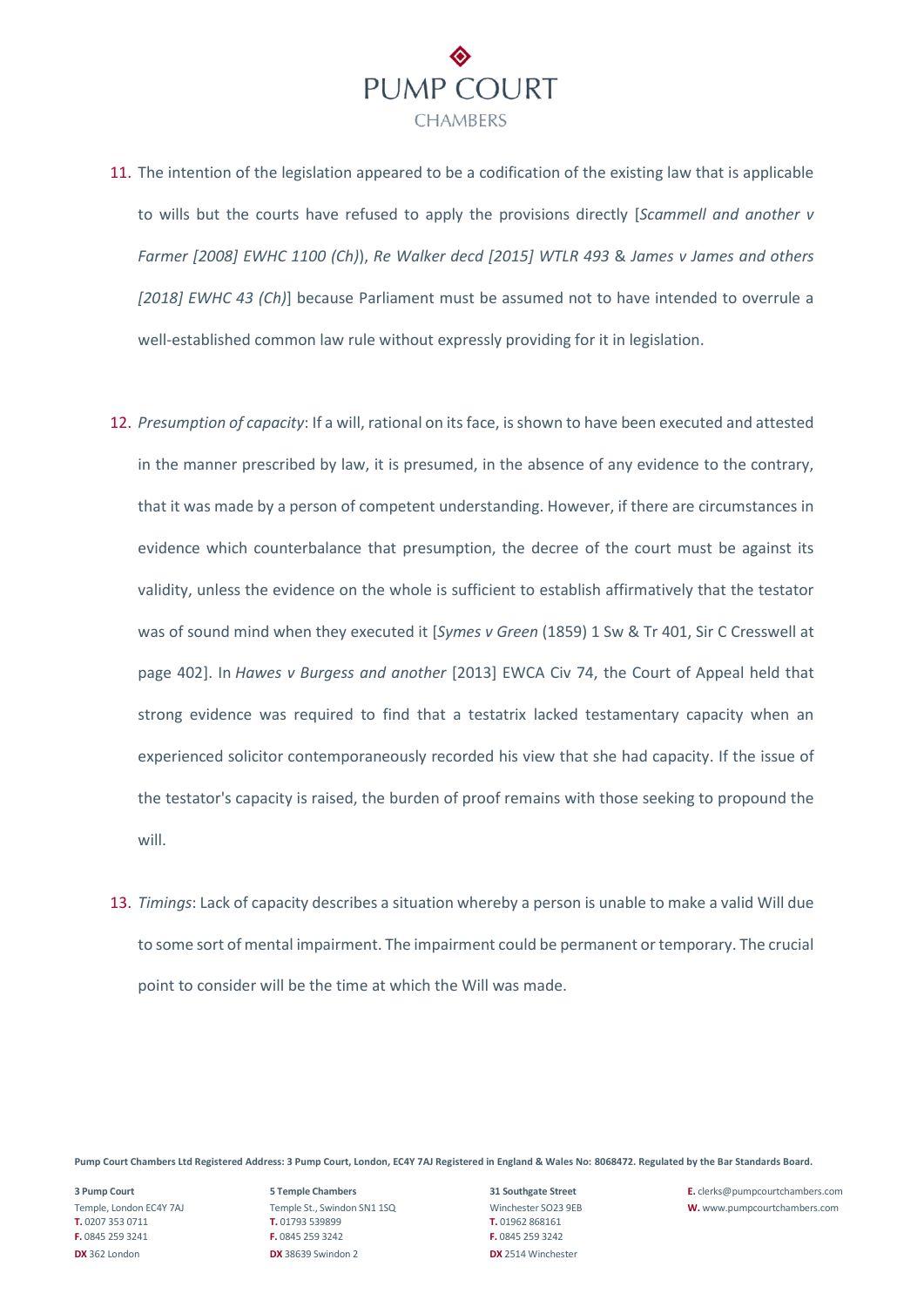

- 14. The key point in time in capacity claims are when the person gave instructions for their Will and (if different) when they executed the Will. As per *Parker v Felgate* (1883) LR 8 PD 171, it is possible for a Will to be valid in a situation where a person had capacity to give instructions, but this deteriorated before they executed the will sometime later. In such instances, it will simply be necessary to show that they sufficient capacity to understand that they were signing a Will for which they had previously given instructions.
- 15. *Drafting:* Any allegations relating to the testator's capacity must be pleaded specifically and particulars of the facts and matters relied on must be given (CPR [57.7.4\)](https://uk.practicallaw.thomsonreuters.com/w-017-6300?originationContext=document&transitionType=PLDocumentLink&contextData=(sc.Default)&ppcid=af149b484ee6480db113ab5cd7291196).
- 16. *Avoiding disputes*: Disputes about the capacity of an elderly or seriously ill testator can be avoided or reduced when practitioners prepare a will, if they arrange for a medical practitioner to confirm that the testator has the requisite capacity and make a contemporaneous record of their examination and findings (the "golden rule"). However, in *[Wharton](https://uk.practicallaw.thomsonreuters.com/D-000-1592?originationContext=document&transitionType=PLDocumentLink&contextData=(sc.Default)&ppcid=af149b484ee6480db113ab5cd7291196) v Bancroft and others [2011] [EWHC](https://uk.practicallaw.thomsonreuters.com/D-000-1592?originationContext=document&transitionType=PLDocumentLink&contextData=(sc.Default)&ppcid=af149b484ee6480db113ab5cd7291196) 3250 (Ch)*, Norris J acknowledged that there are practical issues for practitioners following this rule, particularly where the testator has a matter of days to live.
- 17. The importance of obtaining a family tree and previous wills cannot be overstated. Remember patients with severe physical ill health are not being monitored by medical practitioners for their mental health – they are being made comfortable. Encourage family members to proactively engage with medical practitioners in advance executing wills. File notes.

**T.** 0207 353 0711 **T.** 01793 539899 **T.** 01962 868161 **F.** 0845 259 3241 **F.** 0845 259 3242 **F.** 0845 259 3242 **DX** 362 London **DX** 38639 Swindon 2 **DX** 2514 Winchester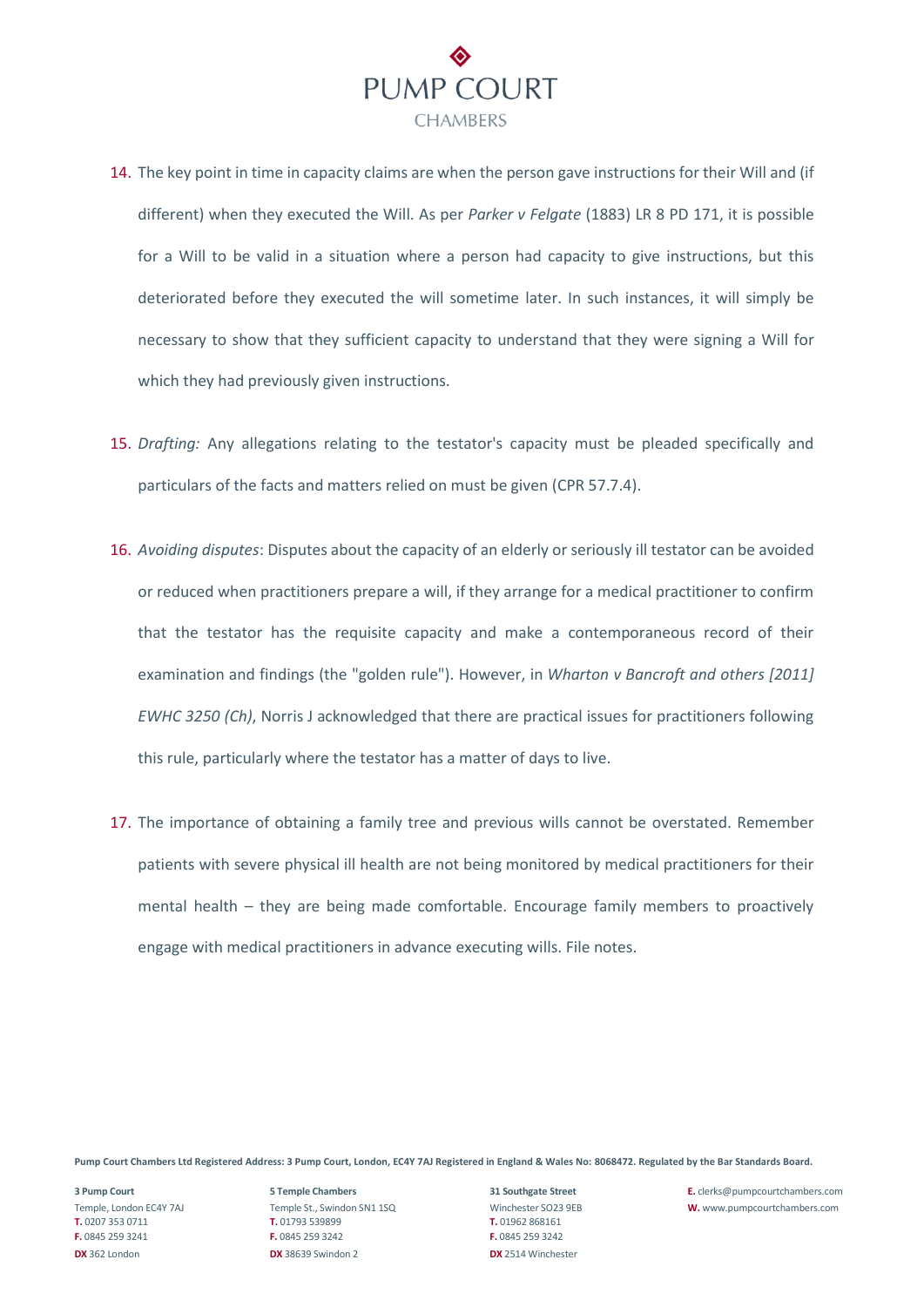

18. "Wills frequently give rise to feelings of disappointment or worse on the part of relatives and other would-be beneficiaries. Human nature being what it is, such people will often be able to find evidence, or to persuade themselves that evidence exists, which shows that the will did not, could 7 not, or was unlikely to, represent the intention of the testatrix, or that the testatrix was in some way mentally affected to cast doubt on the will. If judges were too ready to accept such contentions, it would risk undermining what may be regarded as a fundamental principle of English law, namely that people should in general be free to leave their property as they choose, and it would run the danger of encouraging people to contest wills, which could result in many estates being diminished by substantial legal costs." [Gill v Woodall and others [2010] EWCA Civ 1430per Neuberger MR at para 16].

### **Important new law:**

19. *Re Clitheroe [2021] EWHC 1102 (Ch)*. The decision is important for two main reasons. The Court had the opportunity to: (1) consider a full articulation of the arguments that the Mental Capacity Act 2005 had or should replace the common law Banks v Goodfellow test; and (2) conduct a close examination of the tests for delusions under the Banks v Goodfellow test.

## 20. MCA 2005 or Banks v Goodfellow?

20.1. Whether the Banks v Goodfellow common law test for testamentary capacity in a contentious probate claim brought after death has been replaced by the statutory test under ss.1-3 of the Mental Capacity Act 2005 applied in the Court of Protection has been considered (and rejected because the scope of the Mental Capacity Act 2005 is limited to the Court of Protection's jurisdiction over living persons and does not extend to contentious probate in

**Pump Court Chambers Ltd Registered Address: 3 Pump Court, London, EC4Y 7AJ Registered in England & Wales No: 8068472. Regulated by the Bar Standards Board.**

**T.** 0207 353 0711 **T.** 01793 539899 **T.** 01962 868161 **F.** 0845 259 3241 **F.** 0845 259 3242 **F.** 0845 259 3242 **DX** 362 London **DX** 38639 Swindon 2 **DX** 2514 Winchester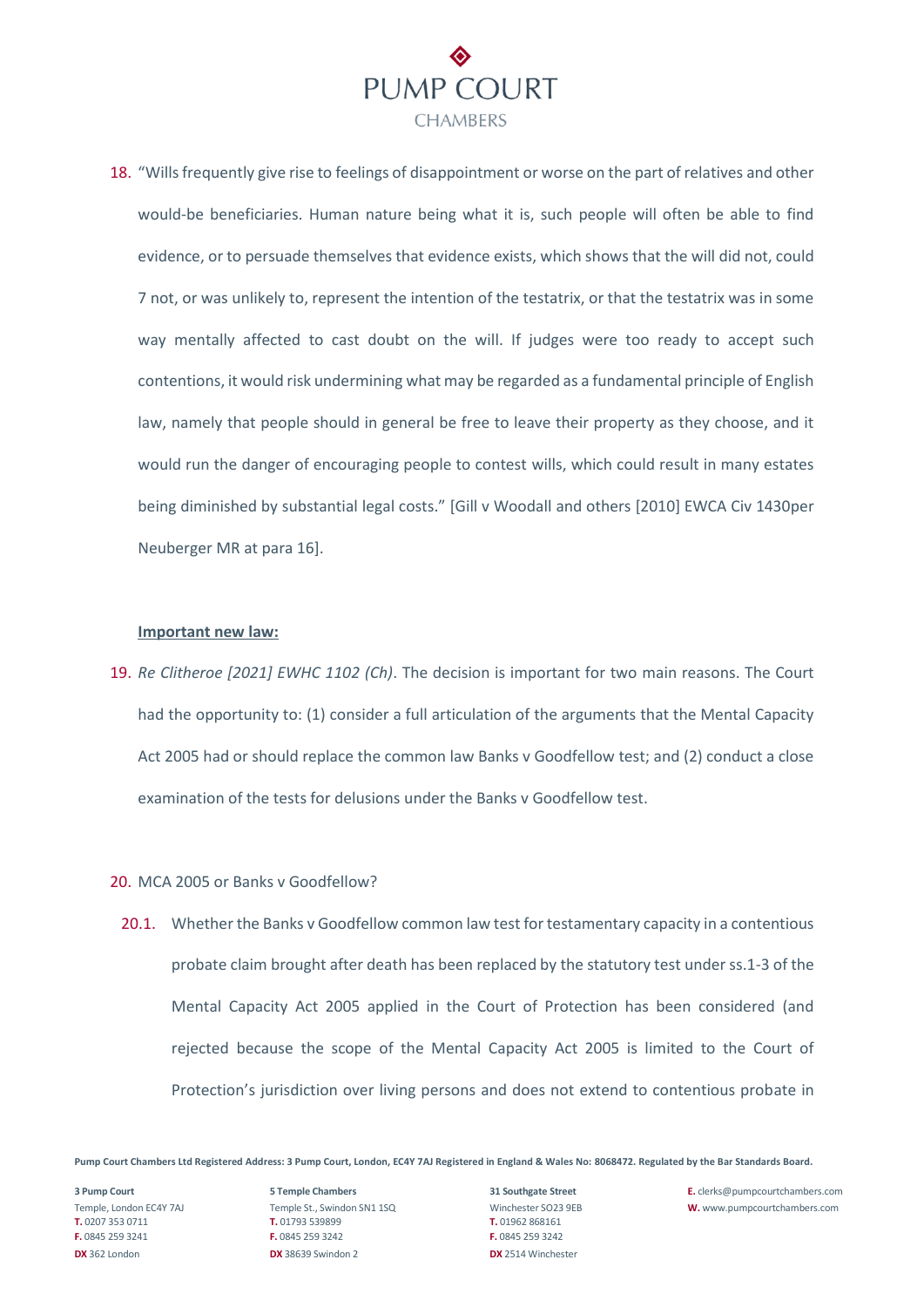

the High Court: had Parliament intended to replace or amend Banks v Goodfellow, it would have done so in express terms).

- 20.2. The point was not raised in *Re Clitheroe* at first instance [2020] EWHC 1185 (Ch) before Deputy Master Linwood, where it was held that the deceased lacked testamentary capacity to make two Wills excluding the defendant by reason of an affective disorder including a grief reaction that gave rise to insane delusions about the defendant and her conduct.
- 20.3. The claimant/appellant attempted to raise the point on appeal to Falk J but was not permitted to do so: to raise the point on appeal was contrary to the overriding objective in circumstances where the parties had agreed that Banks v Goodfellow was the correct test and aspects of the trial would have been conducted differently otherwise.
- 20.4. That decision notwithstanding, Falk J determined the question, approving James v James and Re Walker and largely adopting the reasoning therein, namely that it is apparent from the terms of the Mental Capacity Act 2005 that it is concerned only with decision-making of and on behalf of living persons (and the past capacity of living persons to do limited, defined acts, such as make Lasting Powers of Attorney).
- 20.5. Whilst Falk J declined to overturn the 150-year-old common law test, she did highlight the tension in having two tests, including the possibility of a person lacking capacity, but it being impossible to make a statutory will for him [75]. Similar problems may arise from the disunity between the statutory and common law tests for capacity to contract, which are described at [66].

**Pump Court Chambers Ltd Registered Address: 3 Pump Court, London, EC4Y 7AJ Registered in England & Wales No: 8068472. Regulated by the Bar Standards Board.**

**T.** 0207 353 0711 **T.** 01793 539899 **T.** 01962 868161 **F.** 0845 259 3241 **F.** 0845 259 3242 **F.** 0845 259 3242 **DX** 362 London **DX** 38639 Swindon 2 **DX** 2514 Winchester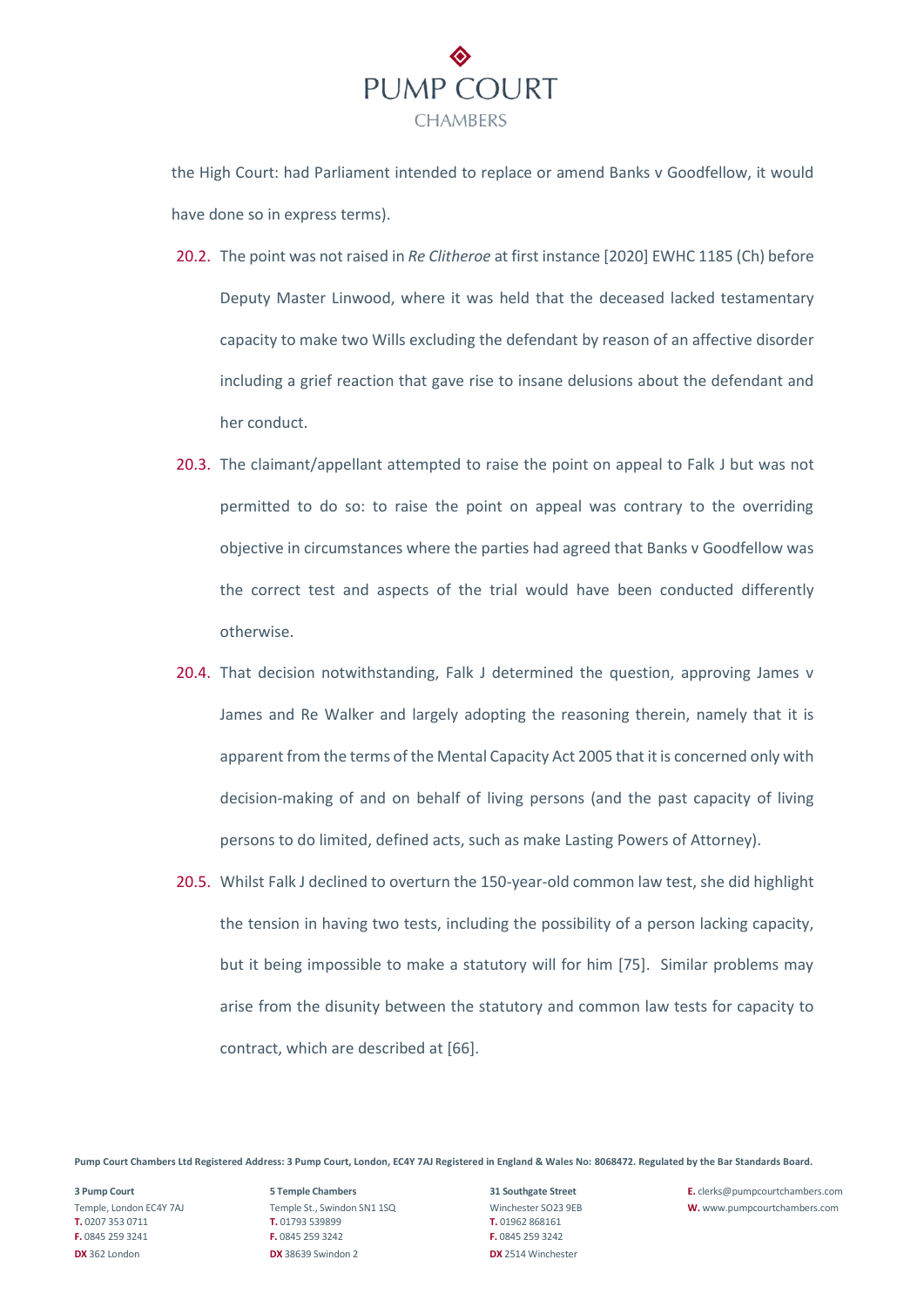

### 21. Test for delusions:

- 21.1. Perhaps more interestingly, the Court considered the question of insane delusions, a limb of the Banks v Goodfellow test that has attracted increasing attention in recent years (e.g. *McCabe v McCabe [2015] EWHC 1591 (Ch)* which highlighted [at 278] that a belief is not a 'delusion' or a 'confabulation' if it is justified by what caused it to be formed, i.e. by something that has actually happened).
- 21.2. On appeal, the issue was whether, as a matter of existing authority, for a belief of a testator to amount to an insane delusion, it is necessary for it to be impossible to reason the testator out of that belief. Falk J held that while an insane delusion will often satisfy that test, it is not a necessary requirement that it do so: the proper test is whether the belief is irrational, fixed, and out of keeping with the testator's background. While compliance with that test will often be demonstrated by proof the testator could not be reasoned out of their belief, it may also be demonstrated by how the testator formed and/or maintained the belief in the face of clear evidence to the contrary (so that there is no sensible basis to conclude the testator was merely mistaken or had forgotten the true position), or without any evidence at all on which to base it.
- 21.3. Accordingly, so explained, the test may be 'lower' than previously thought, such that more delusions claims may be forthcoming in future. The practical concern for the Will draftsman may be that they should ask a testator to explain the basis for any particularly operative belief they express when giving instructions for the dispositions they wish to make, to flag up possible delusions and/or minimise the scope for future dispute as to the nature of this belief.

**Pump Court Chambers Ltd Registered Address: 3 Pump Court, London, EC4Y 7AJ Registered in England & Wales No: 8068472. Regulated by the Bar Standards Board.**

**T.** 0207 353 0711 **T.** 01793 539899 **T.** 01962 868161 **F.** 0845 259 3241 **F.** 0845 259 3242 **F.** 0845 259 3242 **DX** 362 London **DX** 38639 Swindon 2 **DX** 2514 Winchester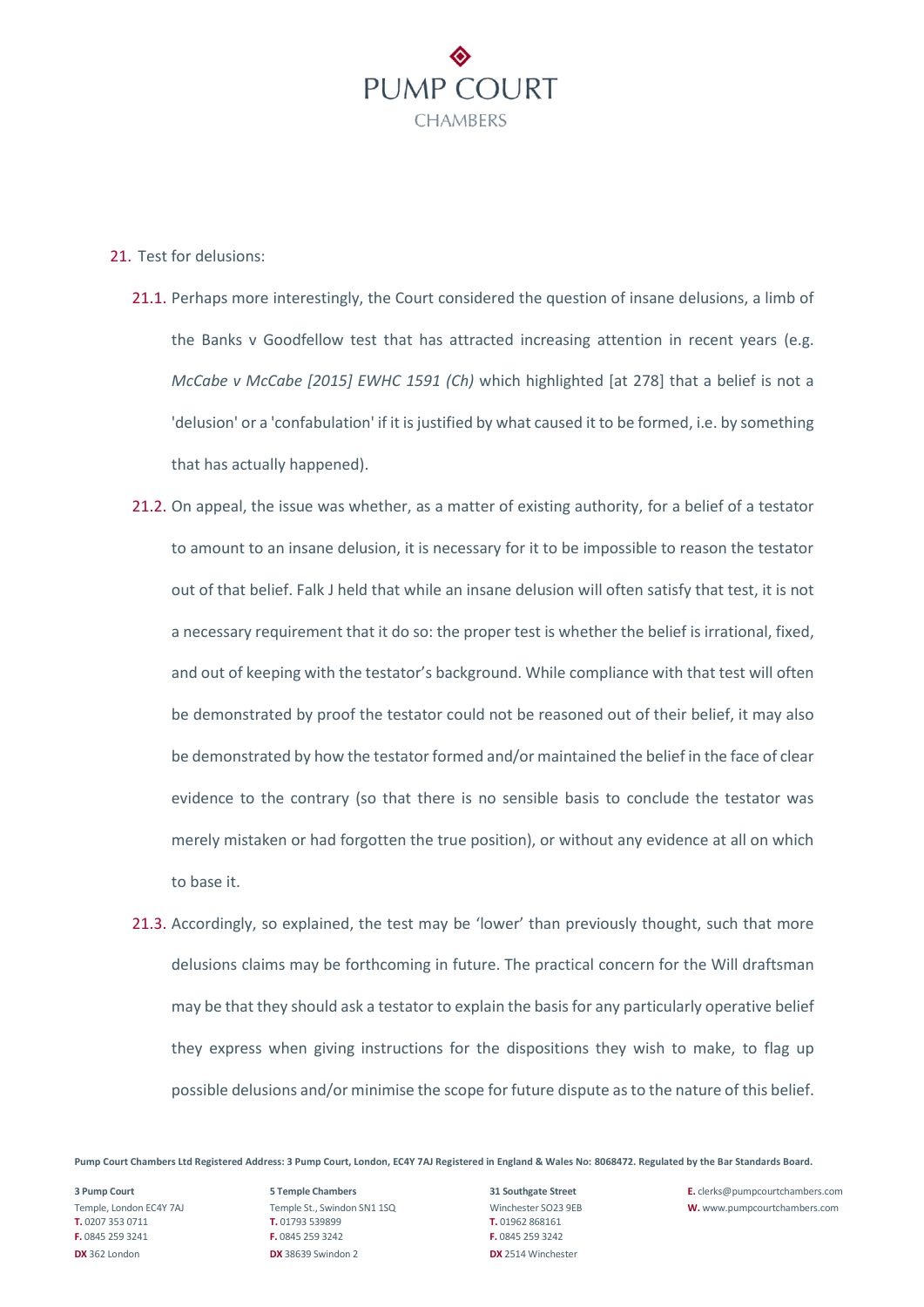

- 21.4. Deputy Master Linwood's decision, below, on the expression and application of limb 4 of the Banks v Goodfellow test (delusions) was criticised by the Judge. She has for the first time fully reviewed the authorities on what is required to demonstrate a delusion, holding that a delusion must be a false belief which is both irrational and fixed. Whilst in many cases an obvious way to demonstrate the fixed nature of a false belief is to lead evidence that the testator could not be reasoned out of it, that is not a necessary part of establishing a delusion [102].
- 21.5. The correct approach is to conduct a "holistic assessment of all the evidence. This would take account of the nature of the belief, the circumstances in which it arose and whether there was an evidential basis for it, whether it was formed in the face of evidence to the contrary, the period of time for which it was held and whether it was the subject of any challenge" [104].
- 21.6. The Judge was concerned that the Deputy Master had not taken full account of the need for the beliefs to be fixed [110], accordingly she adjourned the appeals for ADR [143].

**Recap**: Knowledge and approval:

22. *Burden of proof*: The burden of proving the validity of the will (called the *onus probandi*) lies in every case on the party propounding the will. They must satisfy the court that the instrument that they are propounding is the last will of a free and capable testator.

**Pump Court Chambers Ltd Registered Address: 3 Pump Court, London, EC4Y 7AJ Registered in England & Wales No: 8068472. Regulated by the Bar Standards Board.**

**T.** 0207 353 0711 **T.** 01793 539899 **T.** 01962 868161 **F.** 0845 259 3241 **F.** 0845 259 3242 **F.** 0845 259 3242 **DX** 362 London **DX** 38639 Swindon 2 **DX** 2514 Winchester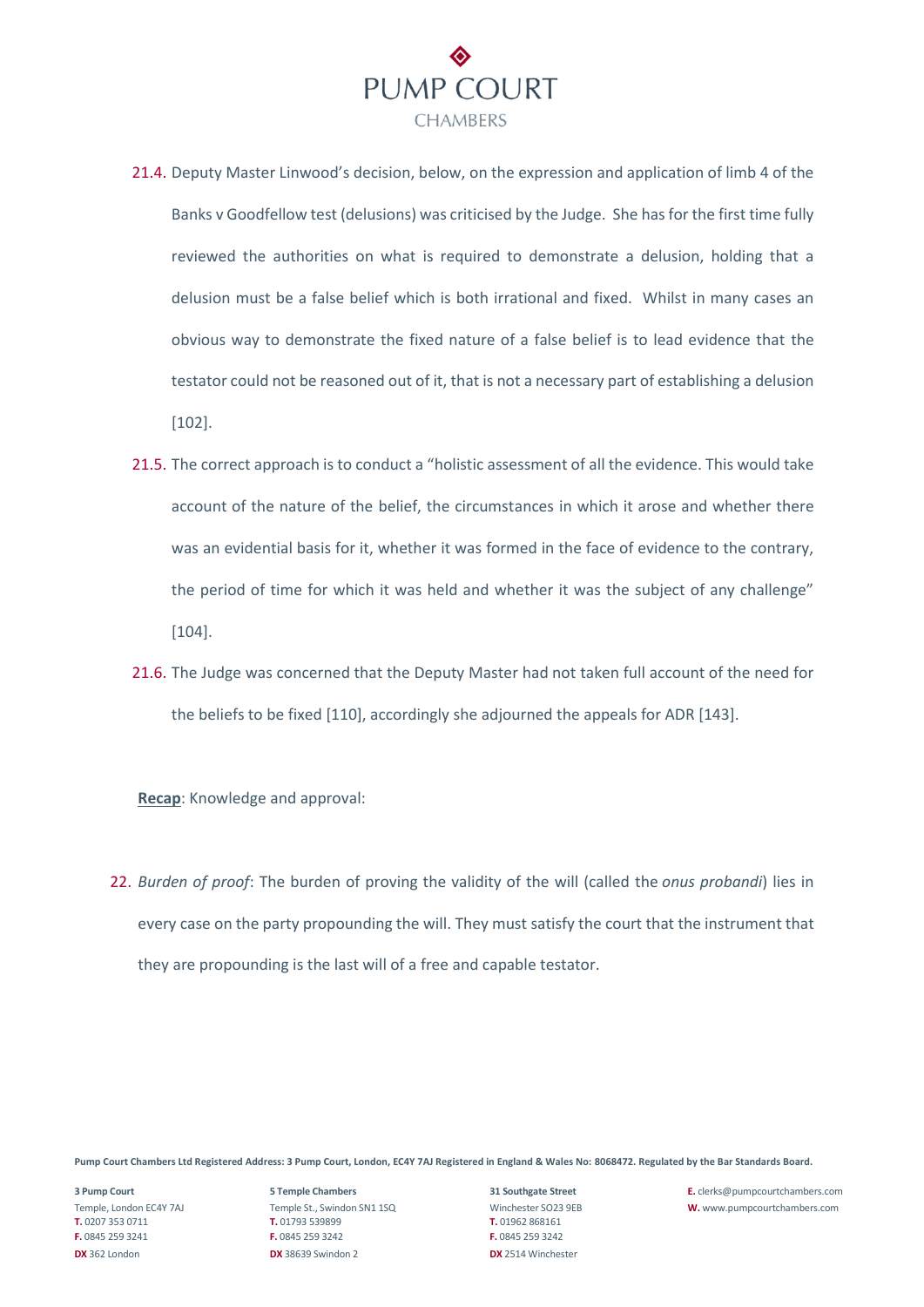

- 23. One or two stage approach to burden of proof?
	- 23.1. In *Gill v Woodall and others* it was stated that, where a judge had heard evidence of fact and expert opinion over a period of many days relating to the deceased and the execution of the document being put forward as a valid testamentary disposition, this two-stage approach, of asking whether the preparer had caused suspicion and then examining the evidence to contradict it, was questionable; it would be better in these circumstances for the court to consider all the relevant evidence available and then, drawing such influences as it could from the totality of that material, to come to a conclusion whether or not the burden of establishing knowledge and approval of the contents of the document had been discharged).
		- 23.2. In *Sharp v [Hutchins](https://uk.practicallaw.thomsonreuters.com/D-032-7052?originationContext=document&transitionType=PLDocumentLink&contextData=(sc.Default)&ppcid=af149b484ee6480db113ab5cd7291196) [2015] EWHC 1240 (Ch)*, the High Court was satisfied that the correct approach was to apply the single-stage test set out in *Gill v Woodall* but held that the court could use the two-stage test reflecting the analysis in *Barry v Butlin* as a cross-check to the conclusions reached using the single-stage test.
- 24. The burden of proof is a balance of probabilities [*Fuller v Strum [\[2001\]](https://uk.practicallaw.thomsonreuters.com/D-001-0679?originationContext=document&transitionType=PLDocumentLink&contextData=(sc.Default)&ppcid=af149b484ee6480db113ab5cd7291196) EWCA Civ 1879*], but the extent of the burden depends on the seriousness of the suspicion that has been aroused.
- 25. *Affirmative proof required*: Proof of testamentary capacity of the testator and the due execution of the will, without more, gives rise to a proper inference of knowledge and approval but in certain cases, affirmative proof of knowledge and approval is required. To do this the propounder of the will must show that the testator understood the terms of the Will and what effect those terms would have.

**T.** 0207 353 0711 **T.** 01793 539899 **T.** 01962 868161 **F.** 0845 259 3241 **F.** 0845 259 3242 **F.** 0845 259 3242 **DX** 362 London **DX** 38639 Swindon 2 **DX** 2514 Winchester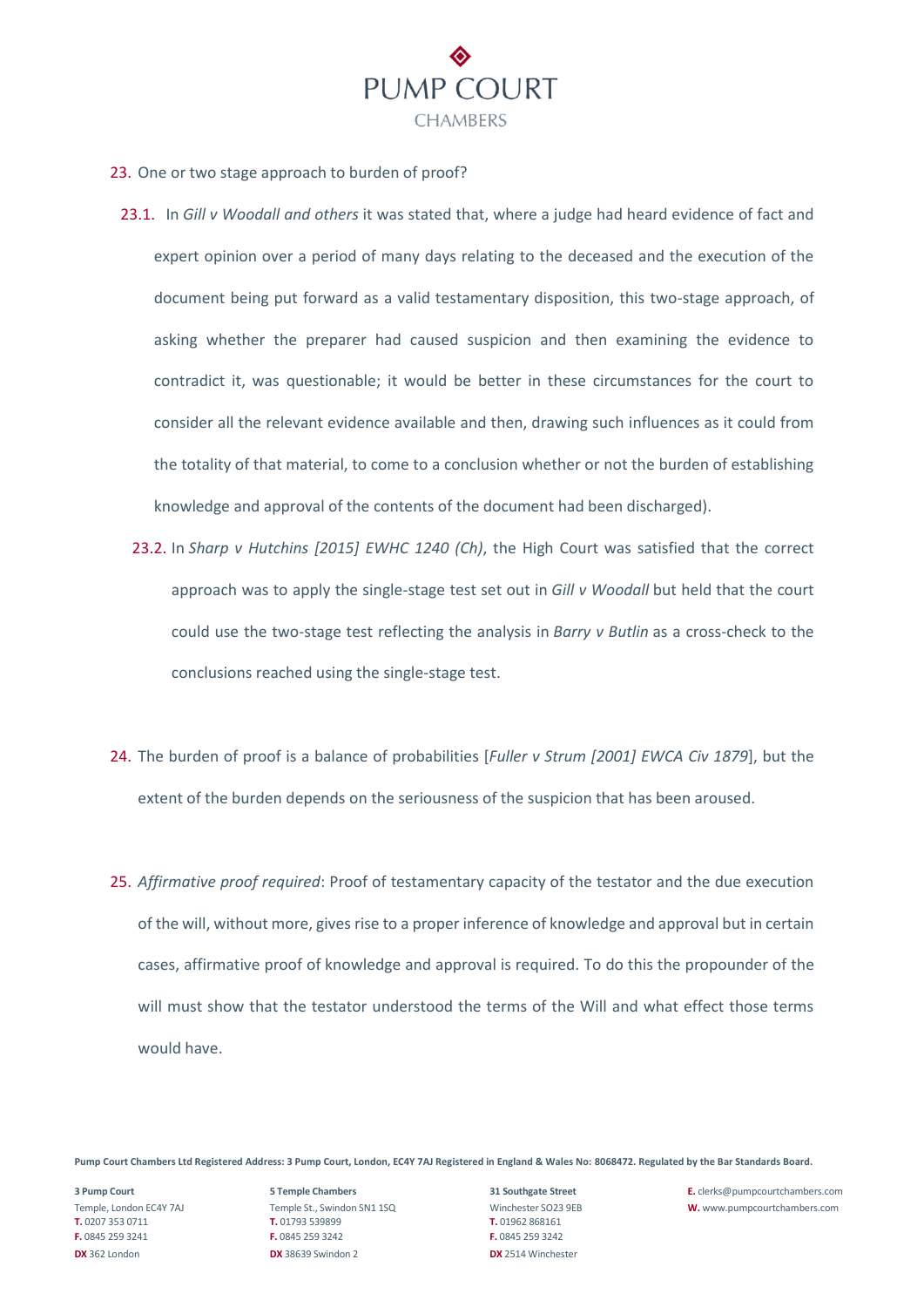

- 26. In *Gill v [Woodall](https://uk.practicallaw.thomsonreuters.com/D-001-0639?originationContext=document&transitionType=PLDocumentLink&contextData=(sc.Default)&ppcid=af149b484ee6480db113ab5cd7291196) and others* , the circumstances of the execution of the will appeared in line with authorities in which there was a strong presumption of knowledge and approval. However, the Court of Appeal found that the testator did not know and approve the contents of her will. In the leading judgment, Lord Neuberger MR stressed that the facts of the case were exceptional (arising from the testator's unusual mental condition).
- 27. Where a party writes or prepares a will under which they take a benefit, this will "excite the suspicion of the court"; in other words, the court will be vigilant in examining the evidence in support of the instrument. It is unlikely to pronounce it to be valid unless that suspicion is removed; affirmative evidence of knowledge and approval is needed to prove that the instrument does express the true will of the testator [*Barry v [Butlin](https://uk.practicallaw.thomsonreuters.com/D-001-0678?originationContext=document&transitionType=PLDocumentLink&contextData=(sc.Default)&ppcid=af149b484ee6480db113ab5cd7291196) 2 Moo PC 480*].
- 28. The court also needs affirmative evidence of knowledge and approval where the testator has a disability affecting their speech, hearing, eyesight, or their ability to write or more often referred to as deaf, dumb or blind.
- 29. *What must be proven*: Want of knowledge and approval describes a situation whereby a person has executed a Will in circumstances where they did not actually know what was in the document that they were signing and were therefore unable to provide their approval. This means, for a Will to be valid, the person making the Will must know the contents of the Will and approve them. This could be done by reading it or having it read to them.

**T.** 0207 353 0711 **T.** 01793 539899 **T.** 01962 868161 **F.** 0845 259 3241 **F.** 0845 259 3242 **F.** 0845 259 3242 **DX** 362 London **DX** 38639 Swindon 2 **DX** 2514 Winchester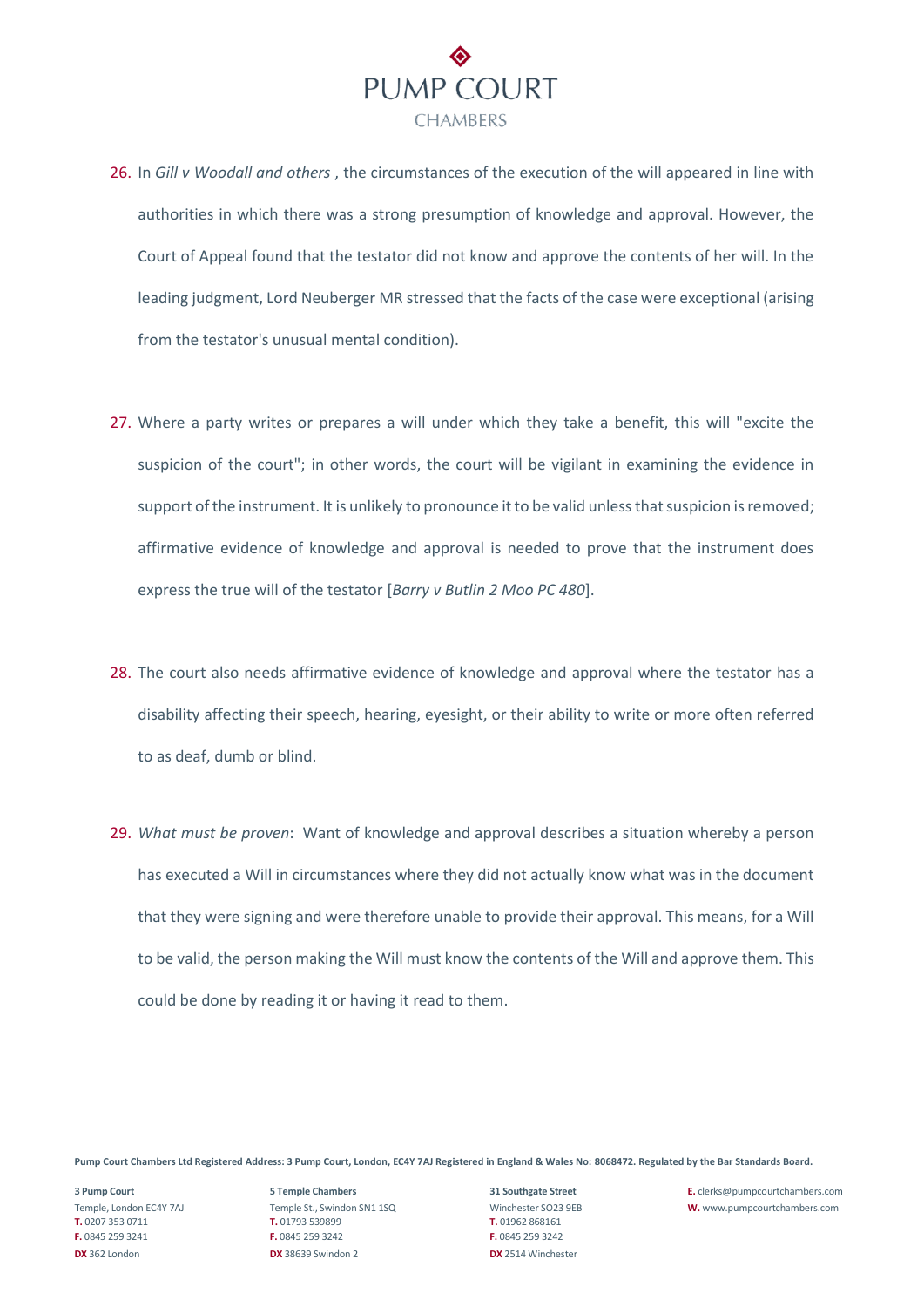

- 30. The test for capacity involves asking a generic question, was the testator capable of understanding what was in their Will? With knowledge and approval, the question is much more specific and subtle. Here, we are required to ask whether the person actually knew and approved of the contents of their Will. Such cases will always involve an investigation of the circumstances surrounding execution e.g. ability to read and converse about the contents of a newspaper/article.
- 31. The case of *Barry* concerned a Will made by an elderly testator under which a quarter of his estate was left to the lawyer who drafted the Will for him. Other beneficiaries included his Butler. His only son was entirely disinherited. The reason for disinheriting the son could be explained by all ties having been broken after the son absconded from a criminal trial. Accordingly, while the preparation of the will did "excite the suspicion of the court", the reason did remove that suspicion. The person seeking to propound the Will had to present further evidence that the testator did actually know and approve the contents of the Will and that the reason was true and rational. The Will was upheld as a result.
- 32. In *Hawes v Burgess [2013] EWCA Civ 74* the Court of Appeal upheld the lower court's finding that a Will was invalid for want of knowledge and approval and illustrates the importance of obtaining a full account of how exactly a testator's Will came into existence, including who made the arrangements, who was present and what reasons were provided to explain the contents of the Will. The following factors were crucial in the court's findings:
	- 32.1. One of the principle beneficiaries (a daughter of the testator) had orchestrated the making of a new Will. She made all the arrangements for her mother to make a new Will.
	- 32.2. The new Will disinherited one of the children, despite the testator being on excellent terms with that child.

**T.** 0207 353 0711 **T.** 01793 539899 **T.** 01962 868161 **F.** 0845 259 3241 **F.** 0845 259 3242 **F.** 0845 259 3242 **DX** 362 London **DX** 38639 Swindon 2 **DX** 2514 Winchester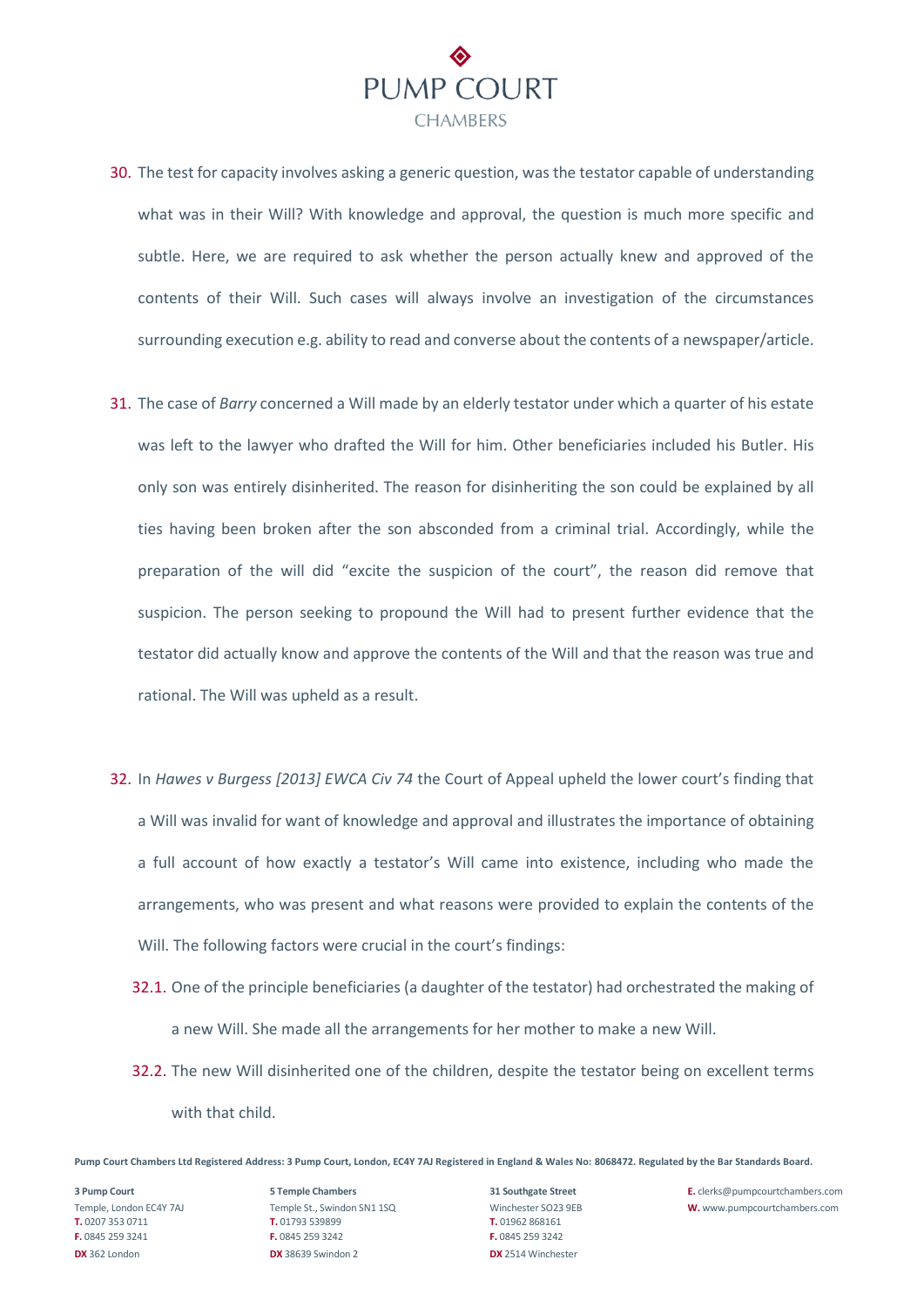

- 32.3. The daughter had remained present during the Will preparation meeting, answering many of the questions on her mother's behalf.
- 32.4. No draft Will was provided to the testator prior to execution.
- 32.5. These circumstances were said to be enough to excite the court's suspicion and the appellant had been unable to remove that suspicion with evidence.
- 33. We often deal with cases involving testators who have disabilities which mean that it would be more difficult than usual for them to know and approve of the contents of their Will. In the case of *Buckenham v Dickensen [2000] WTLR 1083*, the testator was deaf and partially blind. There was little evidence to show that the Will was presented to the testator in such a way that he could have provided his approval. This case shows how important it is to take note of communication issues and adapt the process to ensure that knowledge and approval can be shown. Communication issues also often arise where a person speaks poor English. In such cases it may be prudent to use a solicitor that can speak their first language or to employ an impartial interpreter. If this does not take place, the Will may very well be open to challenge.
- 34. Homemade DIY Wills are particularly vulnerable to challenge. When a Will is professionally drafted the solicitor will generally go through it with the testator to make sure they fully understand its effect. They also often oversee the witnessing of the Will or at least give instruction on how to execute one. But when no independent professional is involved, suspicion can fester, and it isn't always easy to dispel. Misgivings can be amplified when language is used that would not be associated with the testator or the Will contains things that are not true or out of character. Questions can also be raised when the choice of witnesses seems unusual.

**T.** 0207 353 0711 **T.** 01793 539899 **T.** 01962 868161 **F.** 0845 259 3241 **F.** 0845 259 3242 **F.** 0845 259 3242 **DX** 362 London **DX** 38639 Swindon 2 **DX** 2514 Winchester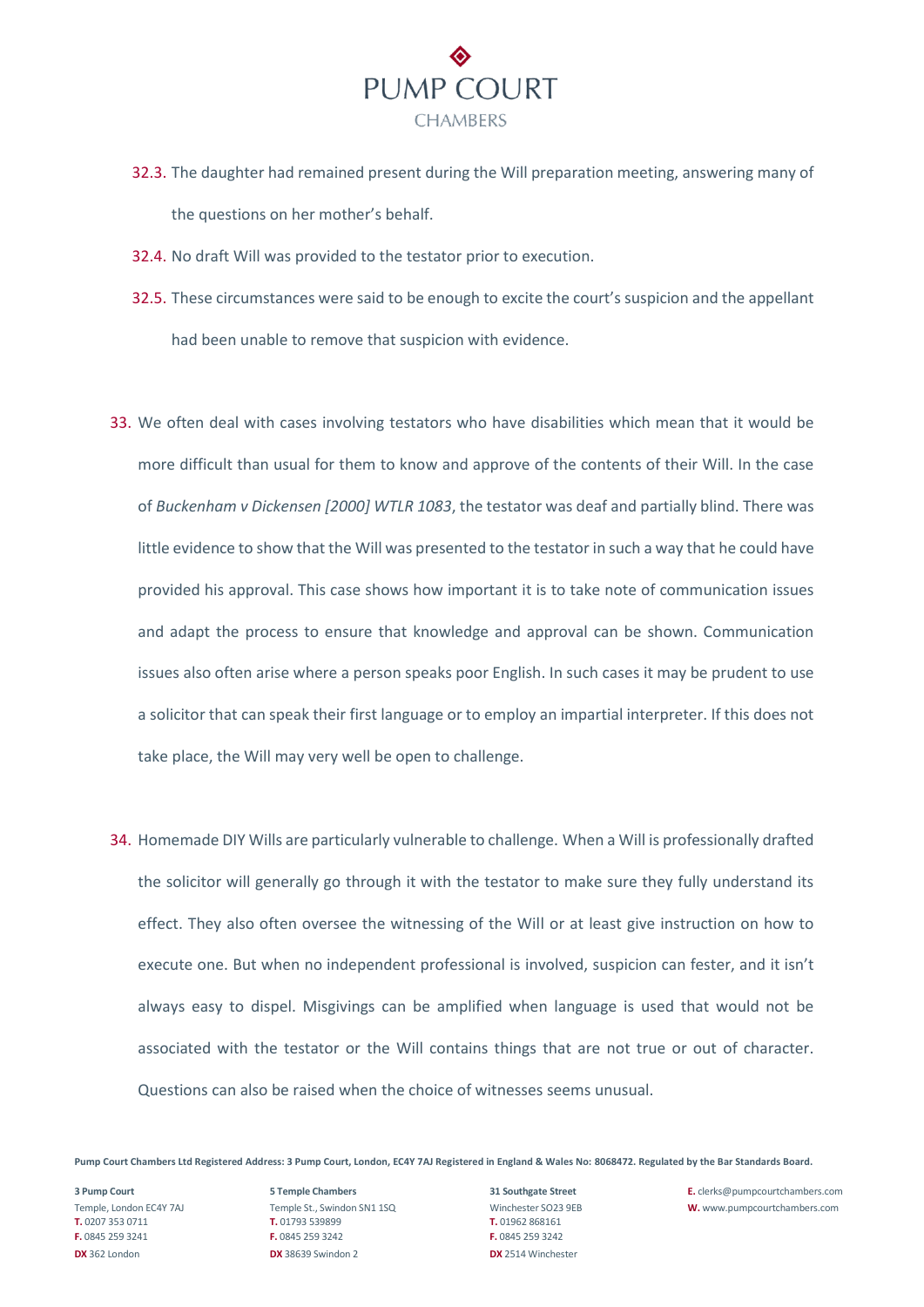

- 35. Even when a Will is prepared by a solicitor suspicion can still arise. Was the solicitor previously known to the testator for instance? When a testator has made previous Wills with another solicitor over a period, but then changes solicitor for no apparent reason, it is easy to see how mistrust can arise. This is especially so if the legacies are significantly different to previous Wills, the previous Wills are not brought to the new solicitor's attention, the principle beneficiary was not close to the testator, or the overall effect of the Will seems irrational.
- 36. Gathering of evidence is key to success. Ideally you need to be able to rely upon several factors that cast real doubt on whether the testator had knowledge of the terms of the Will and approved its contents. Remember, the key witness, the testator, will not be available to give evidence. This means that these cases are often shrouded in conjecture and speculation on the way the testator lived and interacted, their ability to read and understand what they have read, making a definitive assessment difficult where the evidence is suggestive rather than conclusive. It is no doubt a result of this uncertainty that many challenges based on lack of knowledge and approval result in out of court settlements, often at or after a mediation.
- 37. *Overlapping claims*: There can sometimes be an overlap between challenging a will on the grounds of lack of knowledge and approval, and a challenge made on the grounds of undue influence. Has the main beneficiary been closely involved in the making of the Will, for instance? Is it someone in a position of trust? Do they have a dominating personality? Is it possible that they have poisoned the mind of the testator in relation to other potential beneficiaries? The burden of proof may be decisive in determining which claim to pursue as those that plead undue influence in probate have to prove it.

**T.** 0207 353 0711 **T.** 01793 539899 **T.** 01962 868161 **F.** 0845 259 3241 **F.** 0845 259 3242 **F.** 0845 259 3242 **DX** 362 London **DX** 38639 Swindon 2 **DX** 2514 Winchester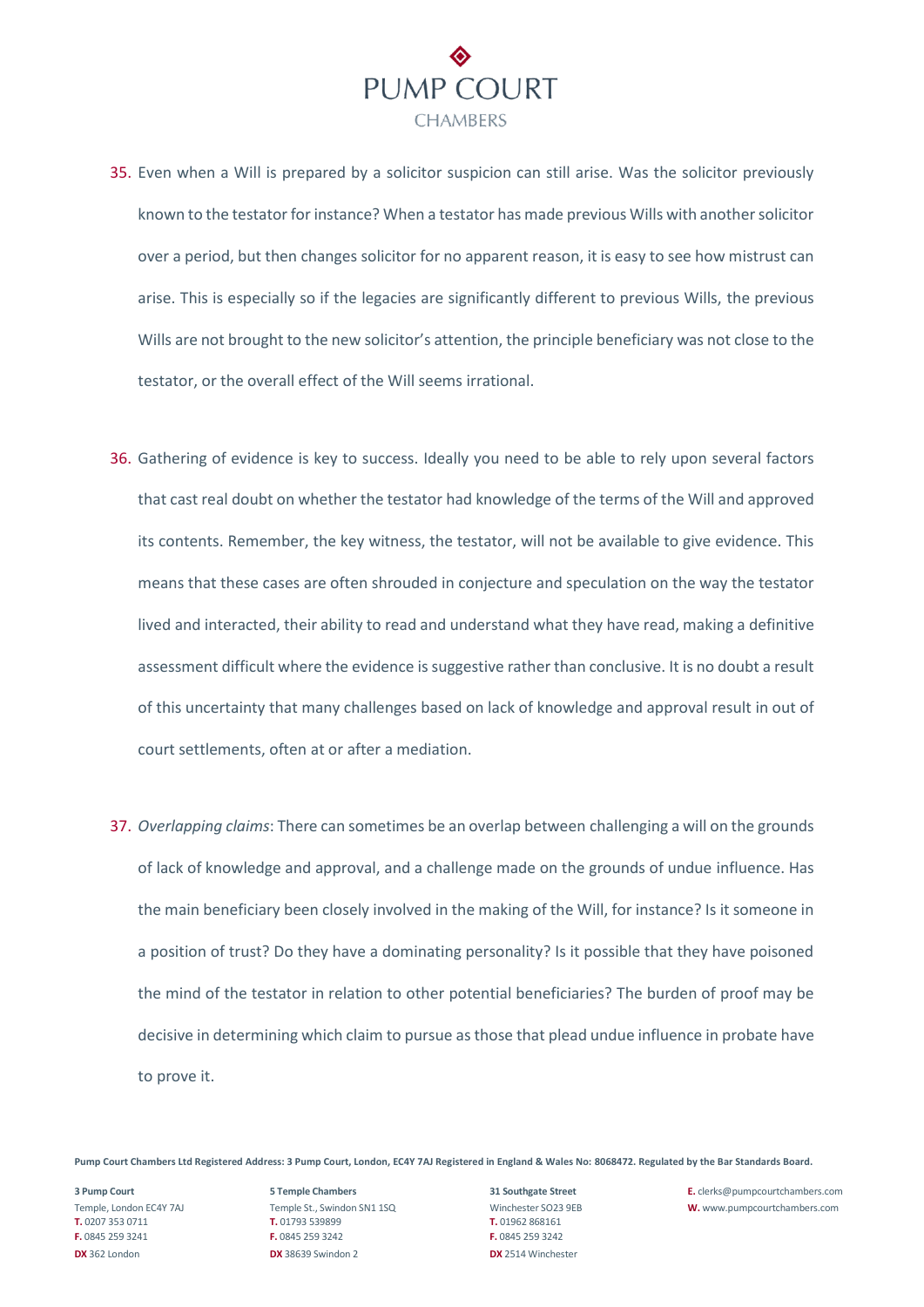

38. Consideration must also be given to the conduct and state of mind of the testator themselves. Had they been behaving irrationally or acting out of character? Was their health impaired or were there any signs of a deterioration in their mental faculties, short of losing testamentary capacity altogether?

### **Important new law**:

- 39. *Re Williams (Deceased) [2021] EWHC 586 (Ch) is important because it considers the best way to give effect to the testator's true intentions when want of knowledge and approval is lacking and a claim for rectification had not been pleaded. And held that the will could be admitted to probate with deletions to reflect the testator's true intentions.*
- 40. In *Williams* the testator was divorced and had four sons, one of which (Richard) had farmed the land with his father all his life and lived in the farmhouse with him. The farm comprised the bulk of the assets in the testator's estate. In 1990 the testator had made a will leaving Richard his share in the farming partnership and the residue to his four sons. Richard was given an option to purchase the farm from his brothers. The testator decided to amend his will in 2014 and instructions were initially given to a secretary at the firm in person and subsequently over the telephone when a paralegal contacted him (unannounced) to confirm them. File notes of the communications were prepared on both occasions, and these were considered carefully at the hearing.

**Pump Court Chambers Ltd Registered Address: 3 Pump Court, London, EC4Y 7AJ Registered in England & Wales No: 8068472. Regulated by the Bar Standards Board.**

**T.** 0207 353 0711 **T.** 01793 539899 **T.** 01962 868161 **F.** 0845 259 3241 **F.** 0845 259 3242 **F.** 0845 259 3242 **DX** 362 London **DX** 38639 Swindon 2 **DX** 2514 Winchester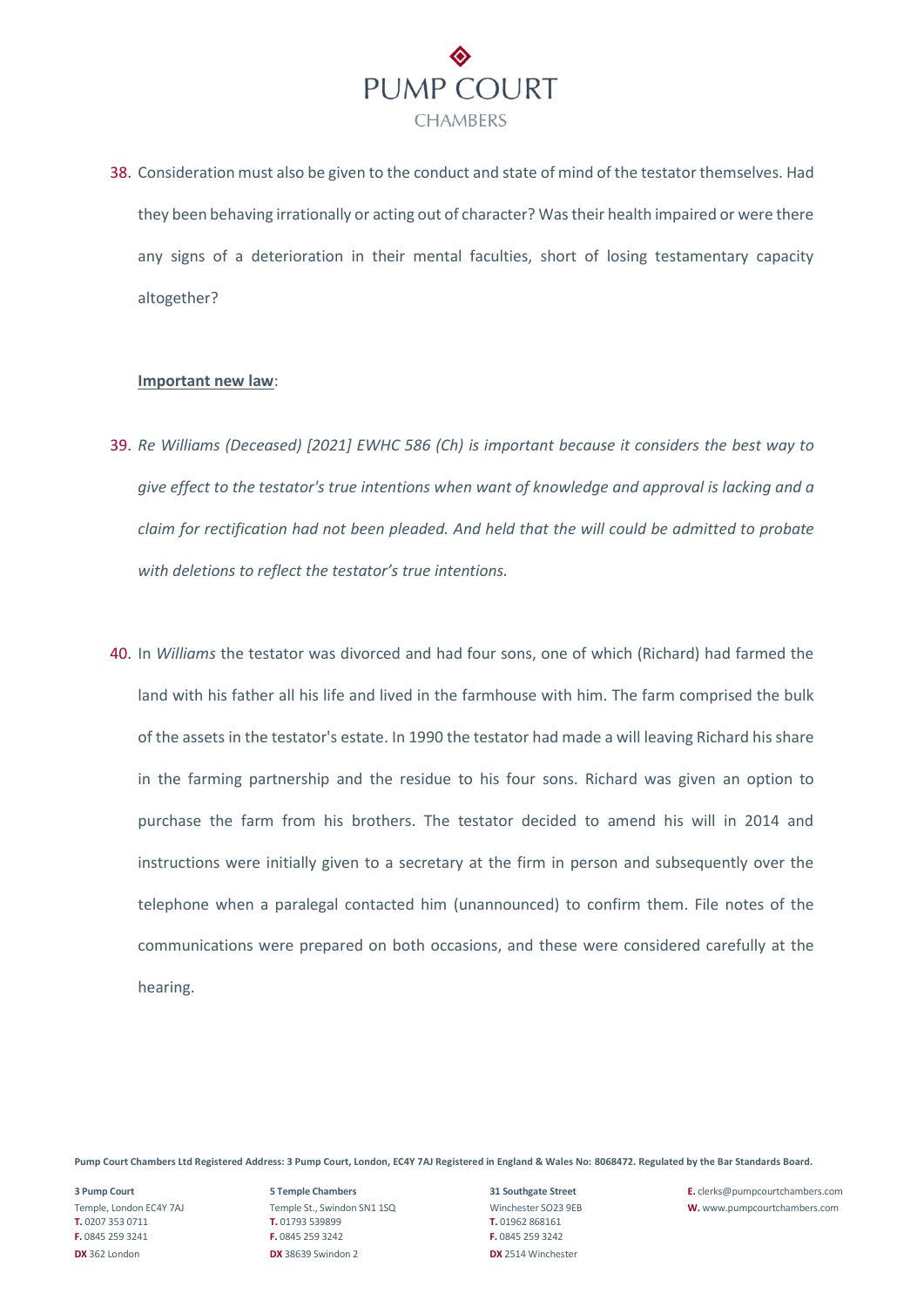

- 41. However, the second set of instructions from the testator differed significantly in terms of the bequest of the farm. The instructions to the secretary meant that Richard would have the agricultural tenancy and a 62.5% share of the reversion (which would fall into residue), with a 5 year option to buy the remaining 37.5% share. The instructions as recorded by the paralegal meant that Richard would have the farm outright and these were incorporated by her into a draft will and letter of wishes that were sent to the testator. The testator noted an incorrect address in the draft so had clearly read the will. The testator signed his new will at the solicitor's office in the presence of Richard (although there was a file note to confirm that this was at the testator's specific request). Although physically frail, there was no question about the capacity of the testator.
- 42. There were many factors to support a conclusion that the testator did intend to make a gift of the farm to Richard, including the fact that he had capacity, had clearly read the draft carefully and that it had been prepared by solicitors following receipt of detailed instructions. However, the court held that there was a lack of knowledge and approval because:
	- 42.1. The contents of the 2014 will differed from the initial instructions given to the secretary and the testator hadn't contacted the firm to change these; the paralegal had contacted him.
	- 42.2. The testator hadn't been prepared for the phone call and the paralegal had made no reference to the fact that he had changed his mind about the farm.
	- 42.3. There was no specific discussion about the option clause from the 1990 will, which was omitted in the 2014 will.
	- 42.4. The precise shares of residue in the 2014 will made little sense if the farm had already been bequeathed specifically, because there was nothing much left in residue.

**T.** 0207 353 0711 **T.** 01793 539899 **T.** 01962 868161 **F.** 0845 259 3241 **F.** 0845 259 3242 **F.** 0845 259 3242 **DX** 362 London **DX** 38639 Swindon 2 **DX** 2514 Winchester